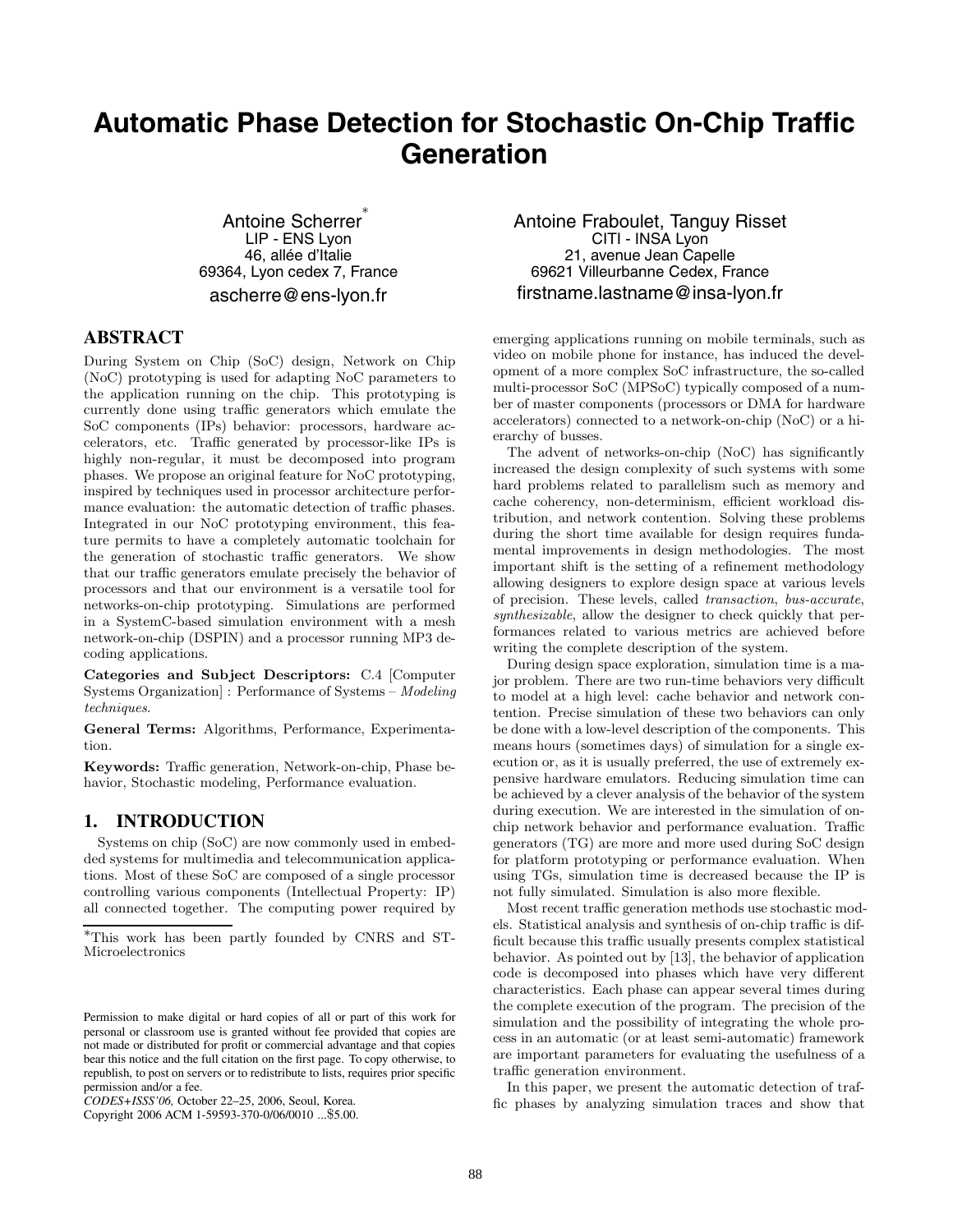these phases are necessary to emulate the traffic generated by multi-media applications running on SoC. By gathering different features presented individually in various recent works, our traffic generation environment provides a very flexible tool for networks-on-chip prototyping. It can run a deterministic traffic replay (as in [9]) or generate a stochastic traffic with first order (as in [6]) and second order (as in [15]) statistics adjusted to a particular trace. The feature described in this paper is the ability to run a traffic divided into separate *phases*, each phase having different characteristics. This makes our TG able to capture the inherent non-stationarity present in the traffic generated by the processors. We validate the precision of our traffic simulation in SystemC. We show that the network latency, transaction delay and aggregated throughput of a complete SoC platform are very close when we use TGs replacing processors. With our environment, the designer can explore the design space in a very flexible manner by, for instance, exploring other network architectures on a single phase in which network contention occurs.

The paper is organized as follows. In Section 2 we review the different existing techniques of traffic generation. Section 3 presents our traffic generator and the flow that we propose for analyzing and synthesizing on-chip traffic. Section 4 presents our experimental results highlighting the points mentioned above.

# **2. RELATED WORK**

Using traffic generators in a simulation platform involves the following steps:  $i)$  the IP designer collects simulation traces by observing the behavior at the interface of each master component (if the IP is available), *ii*) he builds traffic models as close as possible to these traces, *iii*) the platform designer instantiates a traffic generator for each master component based on these models, and *iv*) inserts them in the simulation platform in place of the original components. Traffic generators can be separated into two main categories: the *deterministic approach*, in which traffic is produced using a finite state machine (FSM) configured by the IP designer or using a previous simulation trace, and the *stochastic approach*, in which the traffic is produced by a parameterized non-deterministic process.

Deterministic traffic generators (TG) [3, 9, 7] are derived from real simulation traces or written from scratch by IP designers. Such TGs can generate accurate transactions in time, size, and idle time that match the behavior of an IP. The advantages of this approach are the precision and the speedup factor it can achieve compared to the complete IP simulation. However, one limitation of the deterministic approach is that the length of the simulation is limited by the length of input traces used. Furthermore, such TGs cannot handle behaviors that are dependent on input data sets.

An alternative solution is to use stochastic traffic generators. These TGs build a model of the traffic. Such a modeling permits to study how small variations in the model parameters impact performance. This is an interesting way of testing NoC robustness with reasonably accurate traffic. Such a model can also be useful when the IP is not fully available or when the behavior is likely to change slightly from one execution to the other. However some traffics are very difficult to model and the traffic generation environment should include advanced statistical analysis tools such as multi-phase statistical analysis and second order statistics fit. For instance Marculescu *et al.* [15] have isolated a long-range-dependent behavior (i.e. second order statistical properties) at the coarse-grain level. Our simulation environment is currently able to capture and generate traffic with second order statistic adjusted to a particular covariance [12]. However, our experiments do not exhibit longrange dependence (even in the execution of the MPEG2 application not reported here). In the work of Marculescu [15], the MPEG2 is executed by hardware accelerators, and longrange-dependence has been observed in the communications between the accelerators, whereas we use a software implementation of the MPEG2 algorithm running on a processor and its associated cache. This result has to be confirmed by other simulations; our conjecture is that the absence of long-range dependence is due to the presence of caches that smooth the communications.

The major part of NoC performance evaluation is currently done using random sources [16, 14, 6]. These works mainly focus on the evaluation of the NoC in its early stage of development, and on its performance under random traffic. However none of these works propose a *fitting procedure* to determine the adequate statistical models that should be used to simulate the traffic: most of them choose arbitrarily the statistical behavior of each IP. Moreover to our knowledge, none of these approaches have introduced multi-phase modeling. A complete traffic generation environment should integrate both deterministic and stochastic traffic generation techniques.

A processor associated with a cache generates a non-stationary traffic, which can be divided into phases corresponding to different parts of the executed program. Each phase is stationary in the sense that its stochastic characteristics are almost constant. This point has been thoroughly investigated in the domain of processor architecture performance evaluation, a very good summary of which is presented by Calder *et al.* in [13]. Calder *et al.* isolate program phases by analyzing basic blocs repartition in successive intervals (an interval can represent 10 millions of instructions). Then, these phases are compared and grouped using a *k*-means algorithm [8]. We have adopted a similar approach to decompose the traffic generated by a processor in phases. Our model is simpler and the interval is approximately composed of a thousand of transactions. The data used to represent the activity of the processor is the traffic's statistical characteristics.

Calder *et al.* use such a phase decomposition in Sim-Point [5] for architecture performance evaluation. This is a powerful technique that can provide huge improvements in simulation by simulating only one *simulation point* per phase and replicating the behavior during all the corresponding phases. We do not pursue the same goal here because we target precise traffic simulation of a given IP for NoC prototyping. Network contention needs to be precisely simulated, and as it is the result of the superposition of several traffics, picking simulation points becomes a difficult task. However further studies should be done, based for instance on the work of [2] to see if the use of simulation points may be applicable for NoC prototyping.

## **3. MPTG ENVIRONMENT**

We now present our analysis and synthesis flow for building multi-phase traffic generators that can be used to replace an IP in cycle-accurate NoC performance evaluation.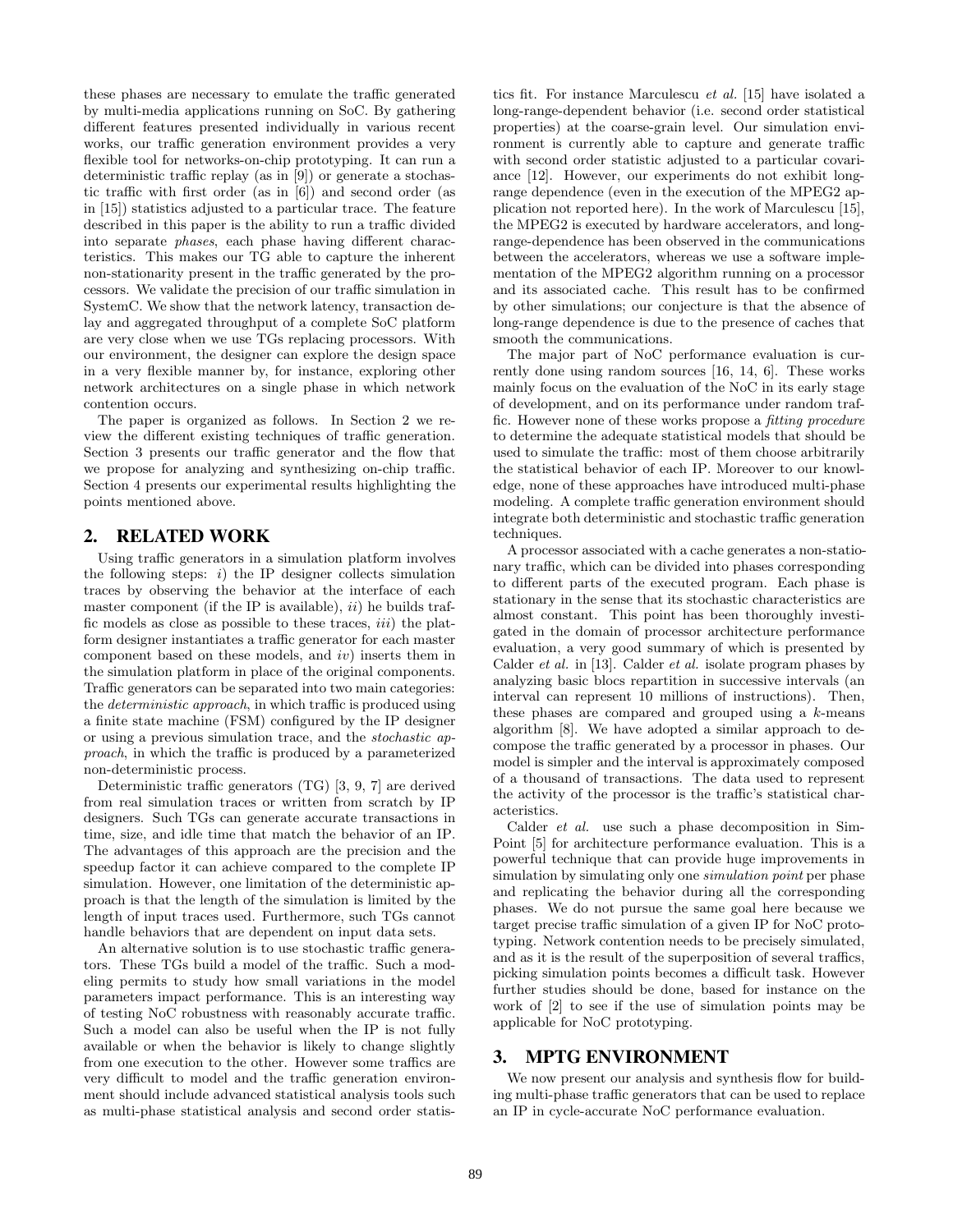

**Figure 1: MPTG Framework: Traffic analysis and synthesis flow**

#### **3.1 On-chip traffic modelling**

The traffic produced by a component is modelled as a sequence of transactions. The  $i^{th}$  transaction is a 4-uple  $(A(i), C(i), S(i), D(i))$  meaning in this order, target address, command (read or write), size of transaction, and delay (number of cycles between two successive requests). This is illustrated in Figure 2. From the transaction sequence, we define the *aggregated throughput*  $W_{\Delta}(j)$ , which corresponds to the amount of bus-words transferred in the time interval  $[j\Delta, (j+1)\Delta]$ . We also define the latency of the *i*<sup>th</sup> transaction  $L(i)$  as the number of cycles between the start of a  $i<sup>th</sup>$ request and the start of the associated response. It basically corresponds to the round-trip time in the network.



**Figure 2: Traffic modelling formalism**

Traffic is generated according to the 4-uple describing each transaction, and this 4-uple can be either read from a previously recorded trace (replay), or generated as the realization of a stochastic process.

# **3.2 Global methodology**

The global simulation flow is depicted on Figure 1. First, we generate a reference trace by simulating the processor IP to be emulated. This trace is obtained with an ideal network environment (no network contention), which makes the simulation very fast. Then, we process the trace in our traffic analysis and synthesis tool and we obtain configuration files for the traffic generators. A parametric generic traffic generator has been written once for all, it is referred to further in the text as MPTG. Transactions are generated by MPTG according to a phase description file and a sequencer is in charge of switching between phases. Each phase consists either of a replay of a recorded trace, or of a stochastic model with parameters adjusted by the fitting procedure described in [12]. Finally, the platform designer describes the desired platform architecture (such as the one presented in Figure 3) and uses a perl script (referred to as SocGen) that generates all files needed for simulation. Thus, the simulation takes

place and performance analysis indicates whether some parameters of the platform have to be changed or not.

Two important features of our MPTG are the following: *i*) it is aware of the network latency (requests are sent only if the network is ready), and *ii*) it can be configured to emulate the communication scheme of the target IP. For example, as we target processor/cache traffic, the MPTG is configured with blocking reads and non-blocking writes in order to emulate the write buffer of the cache. These properties ensure that *the same MPTG configuration files* can be used on various on-chip interconnects, thus allowing fast design space exploration of the NoC.

## **3.3 Automatic phase determination**

The contribution of the paper lies in the adaptation of the work of [13] to NoC prototyping. In general, decomposing a non-stationary process into stationary parts is very difficult. Nevertheless, it appears that our programs are *piece-wise* stationary. We use the *k*-means algorithm [8] which is a classical technique to group multi-dimensional values in similar sets, and we end up with a good clustering as demonstrated in section 4. The worst case complexity of this algorithm is exponential but it is in practice very fast. Our automatic phase determination algorithm is the following:

- 1. First, we select a list of *M elements* of the transaction sequence (delay, size, command, address, see Section 3.1).
- 2. The transaction sequence is then split into non-overlapping *intervals* of length *L* transactions. Mean and variance are computed on each interval and for each selected element, so we build a 2*M*-dimensional representative vector used for the clustering.
- 3. We perform clustering in *k* phases using the *k*-means algorithm with different values of *k* (2 to 7 in practice). The algorithm finds *k* centroids in the space of representative vectors. Each interval will be assigned the number of its closest center (in the sense of the quadratic distance).
- 4. To evaluate different clustering, we compute the Bayesian Information Criterion (BiC) [10]. The BiC gives a score of the clustering and a higher BiC means better clustering.

Once the phases are identified, statistical analysis is performed on each extracted phase by an automatic fitting procedure that adjusts the first and second statistical orders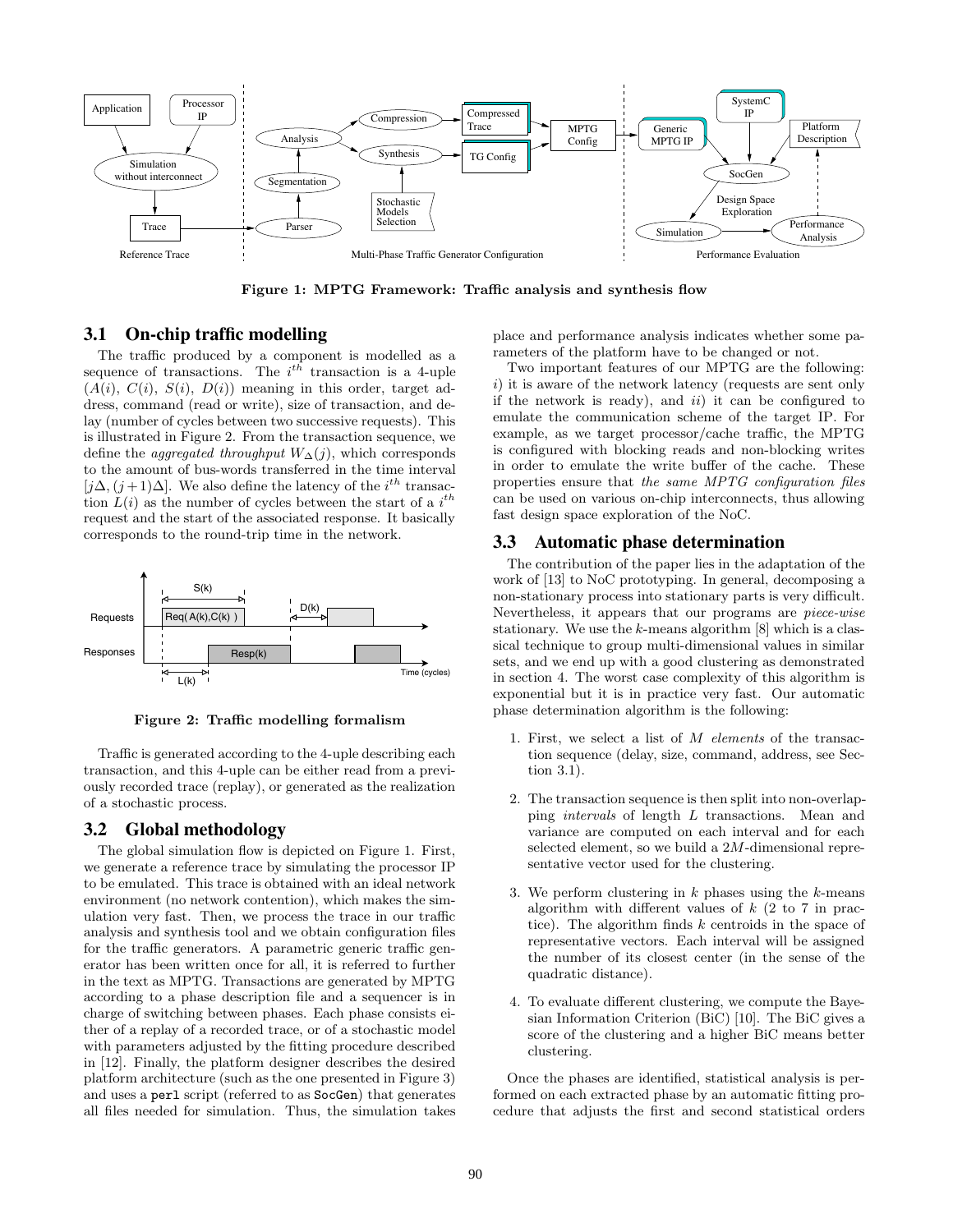

**Figure 3: Simulation platforms: direct (right) and mesh1 (left)**

(see [12]) for details). The designer has to choose which model he wants to use before analyzing the trace. We developed an independent random number generator that can produce realizations of a wide variety of processes [12]. The latter generator is integrated in the MPTG and the analysis produces the adequate MPTG configuration file.

# **4. EXPERIMENTATIONS**

Hereafter, we present experimental results. With these results, we want to demonstrate that *i*) the automatic segmentation of traffic traces is efficient, and *ii*) the accuracy of stochastic multi-phase traffic generation is good. The speedup factor of MPTG is of the same order as in [9] (2- 5x), and more experiments are presented in [11].

#### **4.1 Experimental setup**

We use an open source, SystemC-based, cycle-accurate and bit-accurate simulation environment: SocLib [1]. We use a tiny operating system for multiprocessor management (Mutek). We present here the results on an implementation of the MPEG-layer 3 audio decoding software, further referred to as MP3. 2 frames are decoded in the results presented here, representing 350000 memory transactions when executed on the processor (MIPS r3000). Similar results have been obtained for MPEG2 and JPEG 2000 applications, but are not presented here because of space limitation. We use the DSPIN NoC, inherited from the research of the LIP6 laboratory (evolution of SPIN [4]). It uses wormhole memorization strategy and *XY* routing. The processor caches includes both data and instructions. It is composed of 32 lines of 8 words. Aggregated throughput (further simply referred to as throughput) has been computed as the number of flits transferred in consecutive time window of size 100 cycles.

We denote by *platform* a particular physical interconnection of various IPs. We used two platforms:

• **The direct platform** does not use any interconnect, the processor is directly connected to a memory holding all necessary data. The latency is thus constantly equal to 1 cycle. This platform is used for basic validation of the MPTG and for reference trace collection as shown in Figure 1.

• **The mesh1 platform** is shown in Figure 3. The components are interconnected with the DSPIN NoC. The MIPS processor is running the application. The Back TG is used for introducing contention over the network. It sends requests to both memories RAM TG1 and RAM TG2, whereas



**Figure 4: Phases discovered by our algorithm on the MP3 traffic trace using the delay, for different phase numbers.**

the MIPS communicates with the three other memories used for code, data, input and output streams. In order to test the MPTG in a more realistic way, the Back TG alternates between two phases, one with a high communication load and another with a low one. This introduces a time-varying contention and approximately multiplies the number of cycles of the execution by 3.

### **4.2 Segmentation of the MP3 application**

Figure 4a shows the delays of transactions  $D(i)$  as a function of the transaction index *i*. One can distinguish the boot at the beginning, and then the two frames being decoded. For each frame, several phases can be identified (for instance a long one at the end) and two important points have to be highlighted. Firstly, the time evolution of the traffic is not stationary, so a stochastic fit on the whole trace would be meaningless. Secondly, similar behaviors appear, hence a segmentation should be done. This was already observed in the high performance computing community [13], however it is, to our knowledge, the first time a traffic trace is being analyzed in this way.

We have run the phase segmentation algorithm described in Section 3.3 for different values of *k*, using the delay element. The size of intervals was set to 5000 transactions. The choice of *k* is a trade-off between statistical accuracy (we need large interval for statistical estimators to converge) and phase grain (we need many intervals in order to well identify the traffic phases). The chosen value is such a good trade-off on the analyzed trace. Figures 4b, 4c and 4d show the results for various number of phases. One can see that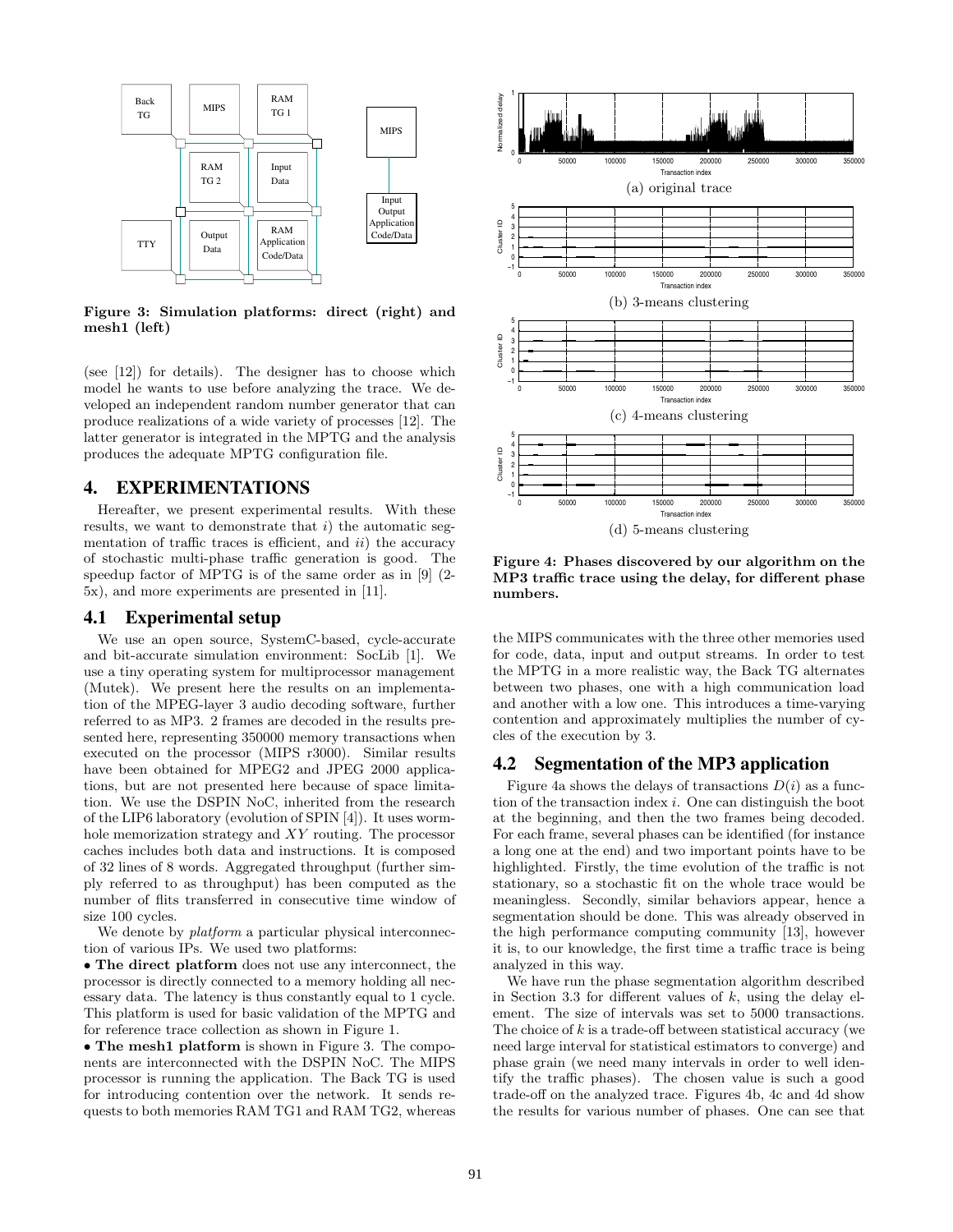

**Figure 5: Evolution of the mean of different elements (delay, size, command) of the MP3 applica**tion, computed in intervals of size  $L = 5000$  transac**tions.**

the algorithm finds the analogy between the two frames, and identifies phases inside each one of them. The segmentation seems valid and pertinent. As the segmentation is done with mean and variance as representative vectors, one expects that each identified phase exhibits a stationary behavior, likely to be processed by a stochastic analysis.

|         |      | u    |      |      |      |     |      |
|---------|------|------|------|------|------|-----|------|
| Delay   | 85.3 | 76.1 | 76.9 | 126  | 123  | 109 | 100  |
| Size    | 6.6  | 44.5 | 73.8 | 44.3 | 34.1 |     | 16.7 |
| ommand/ | -91  | -53  | -23  | -53  | -63  | -69 | -86  |

**Table 1: Bayesian Information Criterion (BiC) for each element (rows), and various numbers of phases (columns). Highest value per row is highlighted.**

As explained in Section 3.3, we have computed Bayesian Information Criterions (BiC) of the clustering done using different elements (delay, size and command) and different numbers of phases. Address sequence is not considered in these results because the dynamics of address values is such that the clustering fails. Table 1 shows the BiC values, each row corresponds to an element, and each column to a number of phases. For the size and command elements, the highest BiC value (best clustering) is achieved for  $k = 4$ , and for the delay element it is  $k = 5$ . As the BiC is always higher for a clustering using the delay element, we further only use this element.

#### **4.3 Accuracy of the traffic generation**

Let us first detail the *statistical analysis* introduced in Section 3.2. In order to build MPTG configuration files, we automatically compute for each identified phase: the probability distribution function of the delay, the access probability of each memory segment, and for each segment, the read/write probability. As we are emulating a processor and

its cache, we fixed the read transaction size to the cache line size, and we also computed the probability distribution function of the write transaction's sizes.

We have performed simulations with different configurations: "mips", which is the reference simulation of the MP3 application running on the MIPS, "mptg-n" for which traffic is generated with a MPTG with  $N$  phases, "DR" which corresponds to a deterministic replay (the trace has been recorded and is replayed), and "RANDOM" which is a constant rate traffic with uniformly distributed target selection (the rate is fixed to the mean observed rate). Each configuration is run on both DIRECT and MESH1 platforms.



**Figure 6: Evolution of the mean throughput of the MP3 application on the direct platform. Each interval is 100000 cycles long.**

In order to compare a given configuration with the MIPS reference one, we should not look at global metrics such as the average delay or the average throughput. This would not highlight the interest of the multi-phase approach. So, we have defined an accuracy measure that can be computed on each element (delay, size, command and throughput). We compare the mean evolution of the metrics, just as represented in figure 5, for both simulations (MIPS and the one under study). This can be done graphically as depicted in figures 6 and 7. But, to summarize the results we defined the *error* as the mean of absolute values of relative differences between two mean evolutions. Let  $M_{ref}(i)$  be the mean evolution of some element for the reference simulation, let further  $M(i)$  be the evolution of the same element for another simulation, and let finally *n* be the number of points of both functions. The error (in percent) reads:  $Err = \frac{1}{n} \sum_{i} |M_{ref}(i) - M(i)| / M_{ref}(i) * 100$  and is reported in tables 2 and 3. As expected, the higher the phase number is, the more accurate the results are. This underlines the importance of multi-phase traffic generation. Accuracy is lower on the mesh1 platform because the stochastic nature of traffic generation has a stronger impact. Still the multi-phase stochastic traffic generation lies in between the very accurate deterministic replay and the very inaccurate random traffic.

The cycle error (cycle column is tables 2 and 3) is computed as the relative difference between numbers of simulated cycles and therefore concerns the whole simulation. The various MPTG configurations (including the one with one phase only) all have a low error on that metric, whereas the random configuration exhibits a non-negligible one. This result shows that MPTG provides a good emulation of the average traffic, the delay error is thus compensated on the whole simulation. Despite of the fact that the average rate was used in the construction of the RANDOM the configuration, the number of simulated cycles is far from the one of the reference simulation. This emphasize the need for advanced statistical analysis for on-chip traffic generation.